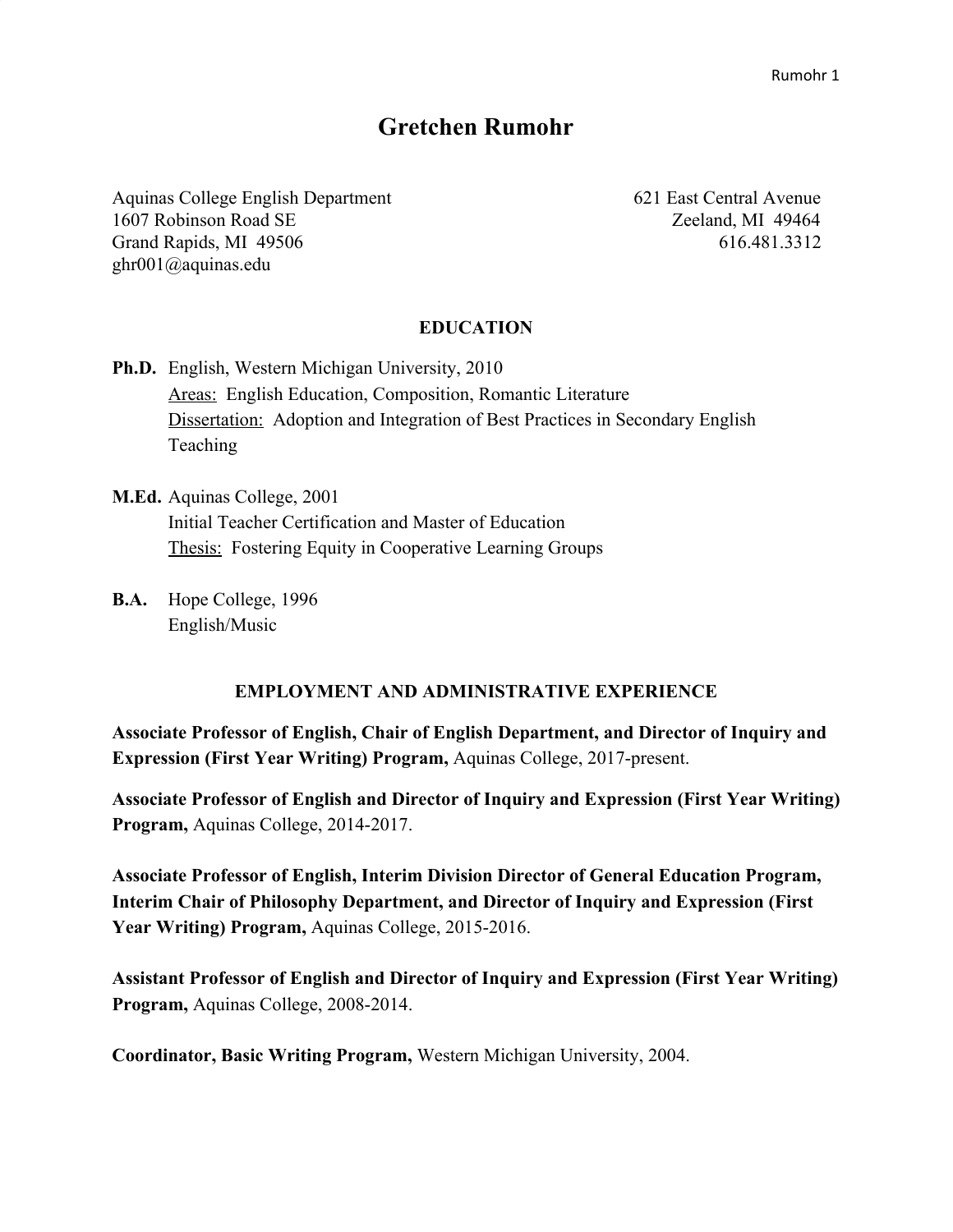**Language Arts Teacher,** Wyoming Public Schools, 1999-2003.

# **PUBLICATIONS**

# Books

2018 *Contending with Gun Violence in the English Language Classroom.* ed. Shelly Shaffer, Gretchen Rumohr-Voskuil, and Steven Bickmore. Routledge.

# Refereed Journal Articles

- 2018 "Crossing Selma's Bridge: Integrating Visual Discovery Strategy and Young Adult Literature to Promote Dialogue and Understanding," *Middle Grades Review* 3 (3). (co-authored)
- 2017 "Reading and Challenging Constructions Together: Implications of a Mother-Daughter Book Club for Classroom Practice." *Voices From the Middle* 24 (4). (co-authored)
- 2015 "Why Book Clubs Matter." *Writers Who Care* (30 March). (co-authored)
- 2014 "Making Space for Conversation: The Common Core from Four Perspectives." *Language Arts Journal of Michigan* 29 (2): 35. (co-authored)
- 2010 "Best Practice: Past, Present, and Personal." *Language Arts Journal of Michigan* 25 (2): 26-28.
- 2005 "Turning Students On to On-line Discussion." *Language Arts Journal of Michigan* 20 (2): 35-38. (co-authored)

# Invited Publications

- 2019 "A Splintered Light." *ALAN Picks* (March).
- 2019 "Weekend Picks." *YA Wednesday* (March).
- 2019 "Teaching the Angry--or Peaceful--Mob with YA Literature." *YA Wednesday* (30 January).
- 2018 "The Nowhere Girls." *ALAN Picks* (April).
- 2018 "Broken, Beautiful Hearts." *ALAN Picks* (March).
- 2018 "Weekend Picks." *YA Wednesday* (March).
- 2018 "Winter is Fleeting (?): YA Books that Celebrate Summer." *YA Wednesday* (28 February).
- 2017 "Turning from Shame to Wholeness." *Perspectives* (July). (co-authored)
- 2017 "It Started With Goodbye." *ALAN Picks* (12 May).
- 2017 "Discussing Eating Disorders Through Young Adult Literature." *YA Wednesday* (26 July).
- 2017 "Trending Now: YA, Current Events, and Taking Action." *YA Wednesday* (8 February).
- 2015 "Beyond How We Were Taught: Using "Book Love" to teach YA Literature Methods." *YA Wednesday* (16 December).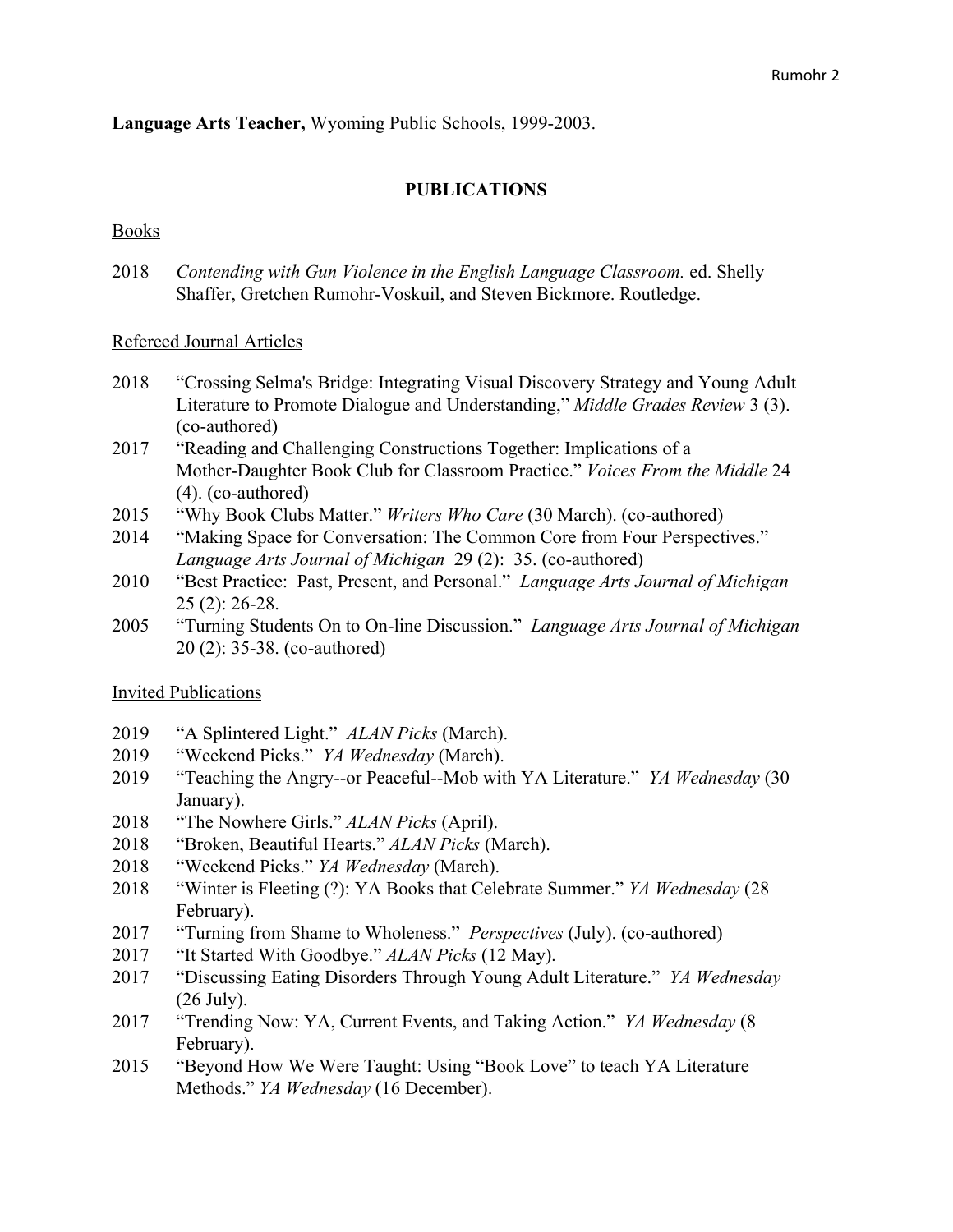# Book Chapters and Contributions

- 2019 "Say Something, Do Something: *The Nowhere Girls* on Fire." *Teaching Girls on Fire: Consciousness Informing Action.* ed. Sarah Hentges and Sean Connors. McFarland and Company. (co-authored)
- 2018 "Discussing War-related Death and Trauma through Storytelling in *The Things They Carried." Moving Beyond Personal Loss to Societal Grieving.* ed. Steven Bickmore and Michelle Falter. Rowman & Littlefield. (co-authored)
- 2018 "Loving Self, Loving Others: Queer Youth, Eating Disorders and *The Art of Starving*." *Queer Adolescent Literature as a Complement to the English Language Arts Curriculum*. ed. Paula Greathouse, Brooke Eisenbach, and Joan Kaywell. Rowman & Littlefield.
- 2017 "The Habits of a Nation: Reading *Chains* in Middle School Social Studies." *Adolescent Literature as a Complement to the Content Areas: Social Science and Humanities.* ed. Paula Greathouse, Brooke Eisenbach, and Joan Kaywell. Rowman & Littlefield. (co-authored)
- 2011 "From Migrant Labor to High Society: *Of Mice and Men* and *The Great Gatsby* in Virtual Worlds." *Teaching Literature in Virtual Worlds: Immersive Learning in English Studies* ed. Allen Webb. Routledge. (co-authored)
- 2004 "Weighing the Options: Public School Teaching to Doctorate in English Education." *The Doctoral Degree in English Education* ed. Allen Webb. Kennesaw University Press. (co-authored)
- 2007 Excerpts from "I am A Grammar Teacher: A Multigenre Collection." In *Grammar to Enrich and Enhance Writing* by Constance Weaver and Jonathan Bush. Portsmouth: Heinemann, 183-184.

# **Poetry**

- 2018 "Honest Process" and "Credo." *Paterson Literary Review* 46: 148-149.
- 2012 "Found Poem/Laundry." *Language Arts Journal of Michigan* 27 (2): 74.

# Developing Projects

- 2020 Co-organizer and keynote speaker for MCTE Think Spring Conference with theme *Contending with Gun Violence in the English Language Classroom.*
- 2019 \$15,000 collaborative Joyce Foundation grant with co-principal investigator Jonathan Bush. Topic: Professional Learning Communities for ELA Teachers Desiring to Read About and Discuss Gun Violence. (grant exploration stage)
- 2018 \$40,000 collaborative Spencer Grant with Eastern Washington University with co-principal investigators Shelly Shaffer, Steven Bickmore, Ashley Boyd, Sarah Donovan. Topic: regional differences in the teaching of YA literature. (grant writing stage)
- 2018 "An Inventory of Gun-related YA texts." Co-investigator Shelly Shaffer.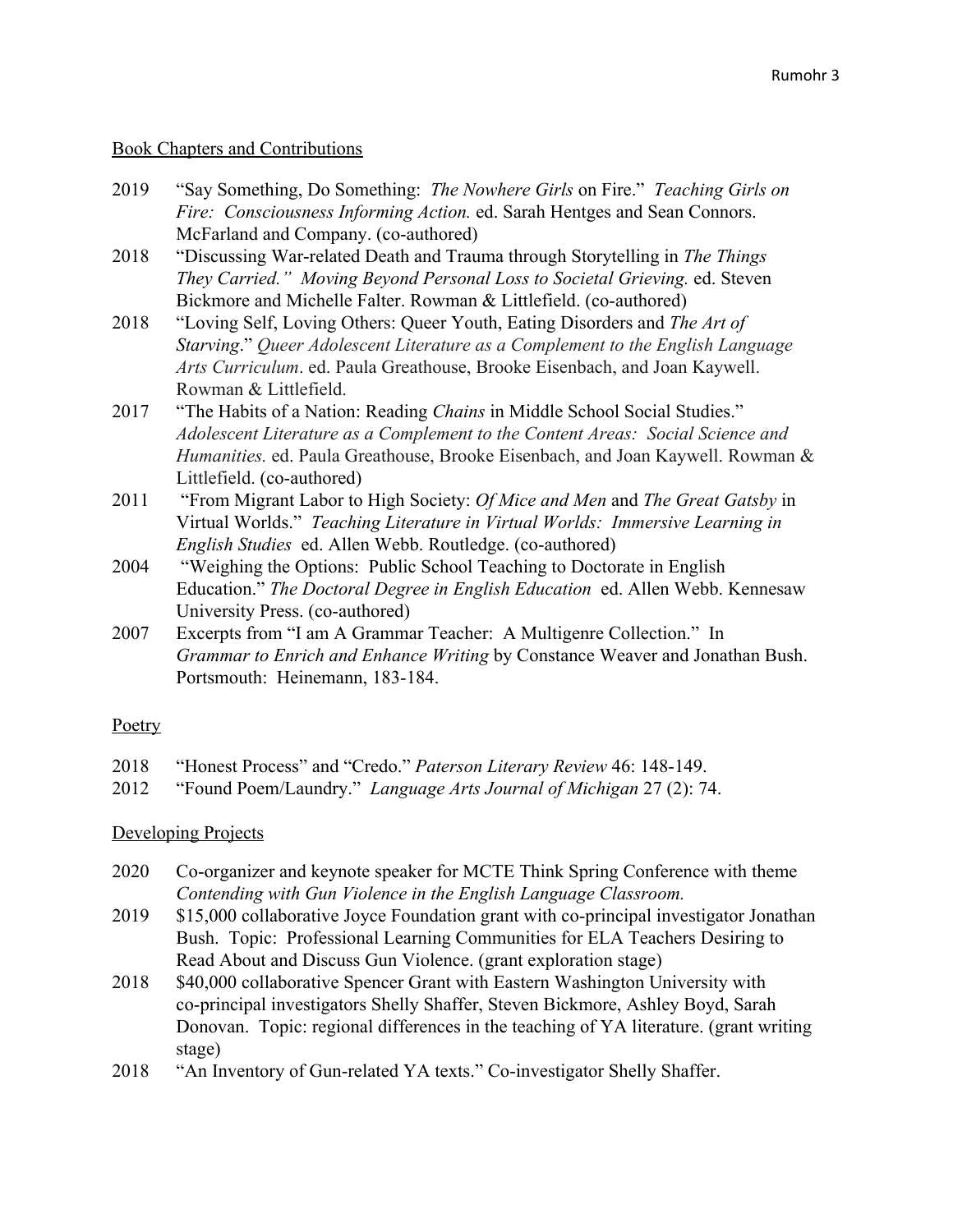- 2018 "Meaningful Assessment with Face-to-Face Grading Conferences." (HSIRB approval stage)
- 2018 "The Universal Tension of Expertise." *English Education.* (developing draft)
- 2018 "Dirty Annie" series and "Vestments." (poetry)
- 2018 "Improving Science Writing Processes with the Campus Writing Center." *Prompt: A Journal of Academic Writing Assignments*. (coauthored; revise and resubmit)
- 2017 "Starting Off Right by Exploring Rationales: First Literature Choices in the English Language Arts Classroom." (exploring publication possibilities)
- 2017 "From English Educator to WPA." *Teaching: Writing.* (developing draft)

# **GRANTS AND HONORS**

- 2020 Research Release Grant for work on "Face to Face Grading Conferences" research and Spencer Foundation Grant. (spring semester)
- 2018 Aquinas College Outstanding Scholar Award. (sole winner)
- 2018 Todos Santos Writing Workshop Participant (under mentorship of Christopher Merrill)
- 2017 \$41,000 Lilly Foundation Sabbatical Grant. (co-writer with Karsten Voskuil)
- 2015 Mini-grant from Faculty Development Committee for transcription expenses related to "Creating Safe Literary Spaces" project. (\$568, spring semester)
- 2015 Nomination, Outstanding Woman Award, Aquinas College.
- 2015 Research Release Grant for work on "Creating Safe Literary Spaces." (spring semester)
- 2014 Finalist, Christian Scholars Foundation \$6,000 Grant for work on "Creating Safe Literary Spaces."
- 2013 Research Release Grant for work on "The Triggering Text," Aquinas College.
- 2012 Sr. Amata Fabbro Award for Excellence in Library Patronage, Aquinas College.
- 2006 Co-Principal Investigator, \$118,000 Presidential Innovation Grant, "Integrating Virtual Reality Environments into Teaching and Learning," Western Michigan University.

# **INVITED TALKS**

- 2019 "Teaching the Angry Mob." University of Nevada Young Adult Literature Summit. Las Vegas, NV. (featured presenter)
- 2018 "Using Young Adult Literature to Encourage Civic Awareness and Action." Chesley Lecture Series, Aquinas College.
- 2015 "Student Writing, Faculty Consultants, and the Aquinas Writing Center." Fall Faculty Institute, Aquinas College. (co-presenter)
- 2011 "The Common Read at Aquinas College." Fall Faculty Institute, Aquinas College.
- 2010 "Rethinking 'Best Practice.'" Michigan Council on English Education Annual Retreat, Michigan State University.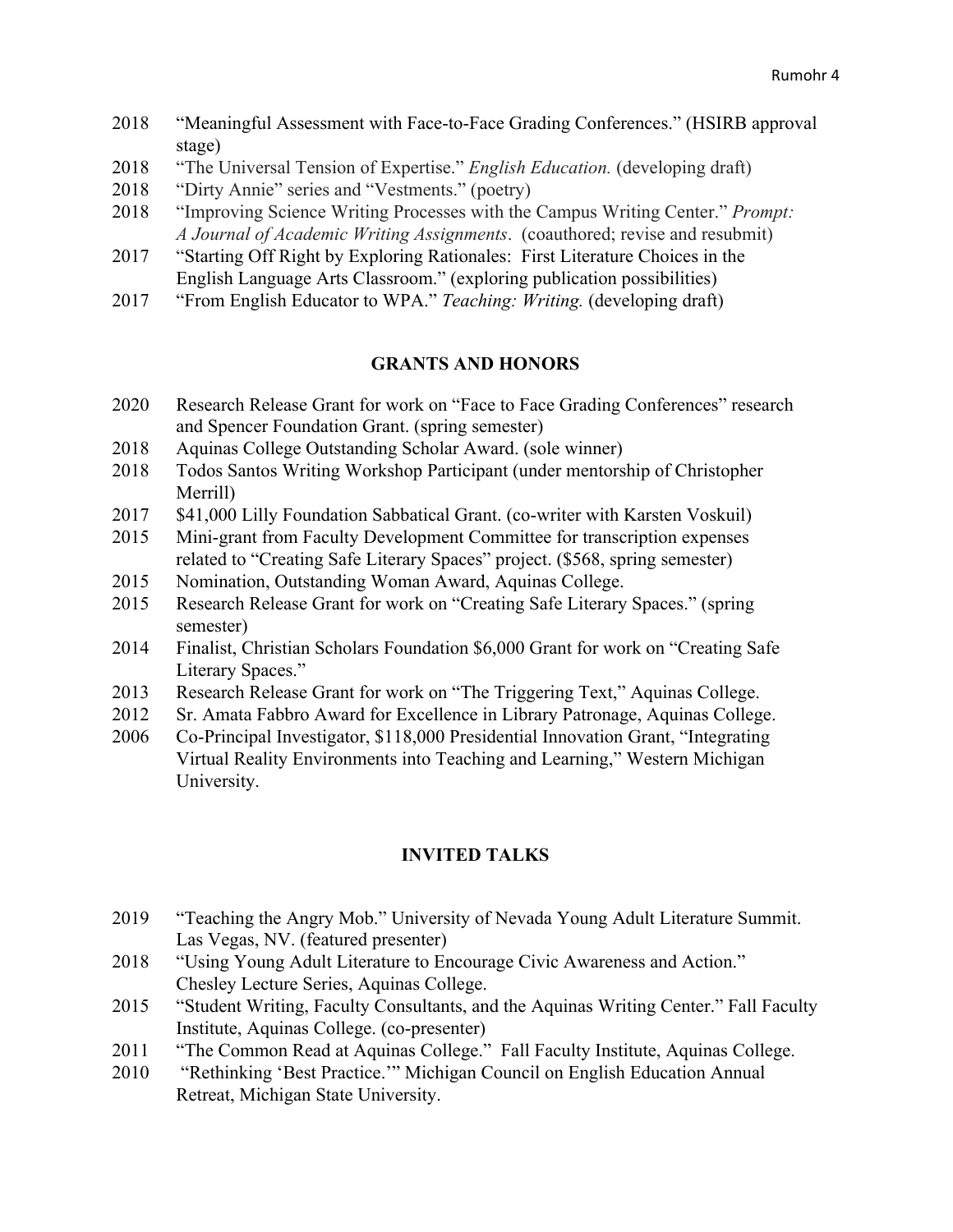# **CONFERENCE PRESENTATIONS**

# **National**

| 2019 | "Choose Carefully: First Literature Choices in High School English Classes."<br>National Council of Teachers of English Annual Conference: Baltimore, MD. |
|------|-----------------------------------------------------------------------------------------------------------------------------------------------------------|
| 2019 | "Encouraging Inquiry and Meaningful Assessment in Secondary and Post-Secondary                                                                            |
|      | Writing: Face-to-face Grading Conferences with Student Writers." National Council<br>of Teachers of English Annual Conference: Baltimore, MD.             |
| 2019 | "Herstory, #Metoo, and Femininity: Reading [the] Lives of Women and Girls."                                                                               |
|      | National Council of Teachers of English Annual Conference: Baltimore, MD.                                                                                 |
| 2019 | "Teaching Beyond Fear: Inquiry Around Gun Violence in the English Language                                                                                |
|      |                                                                                                                                                           |
|      | Classroom." National Council of Teachers of English Annual Conference: Baltimore,                                                                         |
|      | MD.                                                                                                                                                       |
| 2019 | "Contending Together, Inquiring Together: Gun Violence in the ELA Classroom."                                                                             |
|      | National Council of Teachers of English Annual Conference: Baltimore, MD.                                                                                 |
| 2018 | "Crossing Selma's Bridge with Visual Discovery Strategy and Young Adult                                                                                   |
|      | Literature: Allowing Voices from the Past to Echo in the Present." National Council                                                                       |
|      | of Teachers of English Annual Conference: Houston, TX.                                                                                                    |
| 2018 | "Towards Meaningful Assessment in Secondary and Post-secondary Writing: Face-to                                                                           |
|      | Face Grading Conferences with Student Writers." National Council of Teachers of                                                                           |
|      | English Annual Conference: Houston, TX.                                                                                                                   |
| 2018 | "Teaching for Equity and Justice with Young Adult Literature" National Council of                                                                         |
|      | Teachers of English Annual Conference: Houston, TX.                                                                                                       |
| 2018 | "The Future Is Now: Exploring 21st-Century Teaching Ideas with the Next                                                                                   |
|      | Generation of English Teachers." National Council of Teachers of English Annual                                                                           |
|      | Conference: Houston, TX. (faculty mentor)                                                                                                                 |
| 2018 | "Giving Voice to the Unvoice-able: Discussing Death Through Literature in the                                                                             |
|      | Middle School and High School Classroom. National Council of Teachers of English                                                                          |
|      | Annual Conference: Houston, TX.                                                                                                                           |
| 2017 | "A Path to Meaningful Assessment: Face-to-Face Grading Conferences with                                                                                   |
|      | Student Writers." National Council of Teachers of English Annual Conference: St.                                                                          |
|      | Louis, MO.                                                                                                                                                |
| 2017 | "Using Writing and Videos to Address and Take Action on Climate Change."                                                                                  |
|      | National Council of Teachers of English Annual Conference: St. Louis, MO.                                                                                 |
| 2017 | "Reading in Unusual Spaces and Places: Recapturing Teacher Voice, Agency, and                                                                             |
|      | Mission In and Beyond The Classroom." National Council of Teachers of English                                                                             |
|      | Annual Conference: St. Louis, MO.                                                                                                                         |
| 2017 | "The Future Is Now: Exploring 21st-Century Teaching Ideas with the Next                                                                                   |
|      | Generation of English Teachers." National Council of Teachers of English Annual                                                                           |
|      | Conference: St. Louis, MO.                                                                                                                                |
| 2017 | "Recapturing the YA Voice in Literature: Culture, Family, and Identity." National                                                                         |
|      | Council of Teachers of English Annual Conference: St. Louis, MO.                                                                                          |
| 2017 | "Revisiting the Parent/Professor Divide: Advocacy as English Educators."                                                                                  |
|      | Conference on English Education Annual Conference: Columbus, OH.                                                                                          |
|      |                                                                                                                                                           |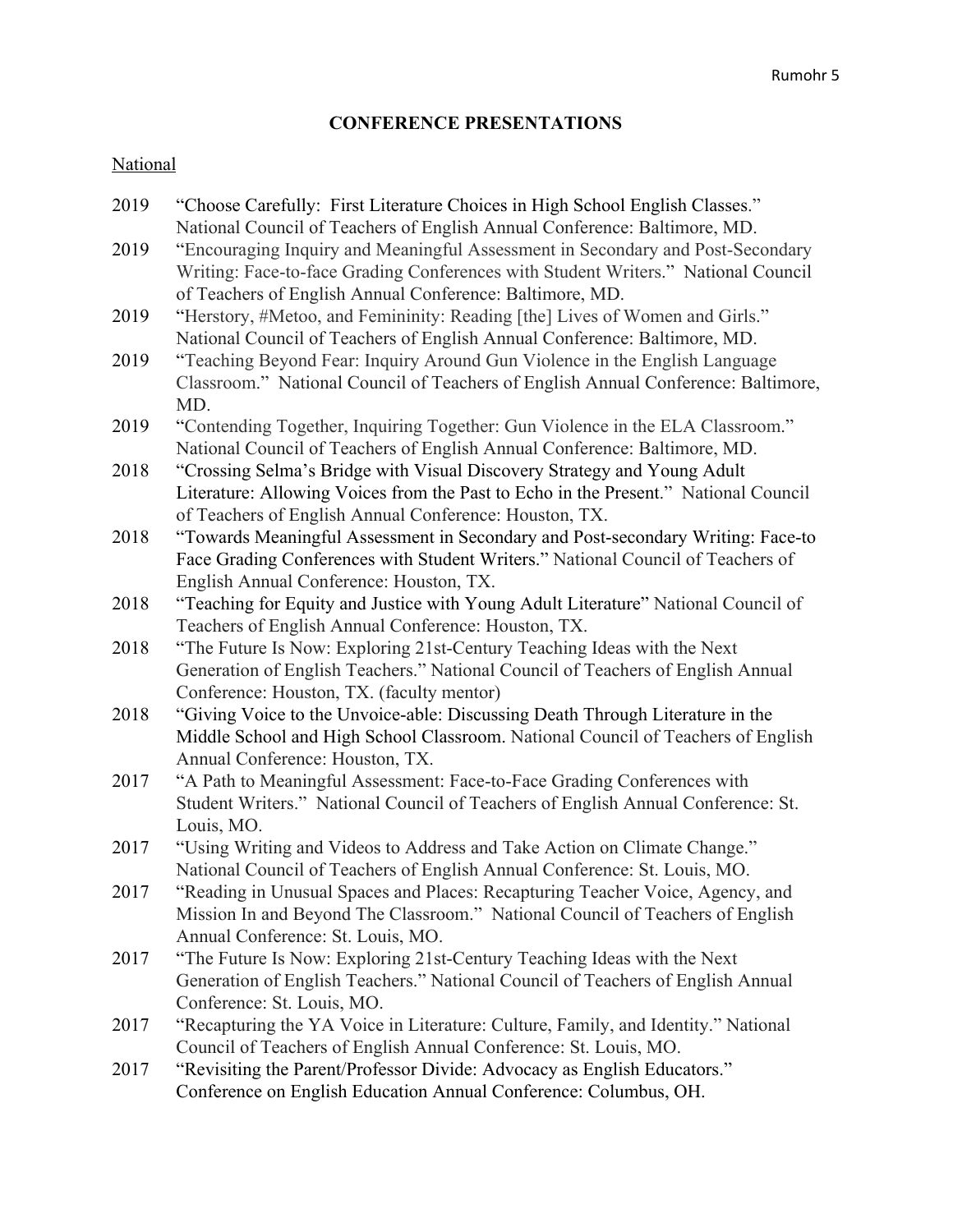| 2017 | "From Advocacy to Activism: Using YA Literature as Vehicle for Civic              |
|------|-----------------------------------------------------------------------------------|
|      | Engagement." Conference on English Education Annual Conference: Columbus, OH.     |
| 2016 | "Teachers as Writers: Practices and Possibilities (An NCTE Roundtable Session)."  |
|      | National Council of Teachers of English Annual Conference: Atlanta, GA.           |
| 2016 | "Starting Off Right: First Literature Choices in the High School English          |
|      | Classroom." National Council of Teachers of English Annual Conference: Atlanta,   |
|      | GA.                                                                               |
| 2016 | "Culturally Diverse Young Adult Literature: Voices of Advocacy and                |
|      | Community." National Council of Teachers of English Annual Conference: Atlanta,   |
|      | GA.                                                                               |
| 2016 | "Bridging the Parent/Professor Divide: Active Advocacy as English Educators."     |
|      | National Council of Teachers of English Annual Conference: Atlanta, GA.           |
| 2015 | "Healthy Approaches for Navigating the Academy." National Council of Teachers     |
|      | of English Annual Conference: Minneapolis, MN.                                    |
| 2015 | "Reading Workshop in the ELA Methods Classroom." National Council of              |
|      | Teachers of English Annual Conference: Minneapolis, MN.                           |
| 2015 | "Teacher-Writer Roundtables." National Council of Teachers of English Annual      |
|      | Conference: Minneapolis, MN.                                                      |
| 2015 | "Active Advocacy from Within School Walls: Bridging the Parent/Professor          |
|      | Divide." Conference on English Education Annual Conference: New York, NY.         |
| 2015 | "Book Love Workshop in the Secondary English Methods Classroom." Conference       |
|      | on English Education Annual Conference: New York, NY.                             |
| 2015 | "Faculty Risk-taking." Annual Conference on College Composition and               |
|      | Communication Faculty Development SIG: Tampa, Florida.                            |
| 2014 | "English Education and WPA Connections." Annual Conference on College             |
|      | Composition and Communication SIG: Indianapolis, Indiana.                         |
| 2014 | "Building an Open Professional Network through Twitter Chats: Teaching,           |
|      | Learning, and Co-Mentoring on Twitter." Annual Conference on College              |
|      | Composition and Communication: Indianapolis, Indiana.                             |
| 2013 | "Hungering for Change: Reducing Food Waste with the Secondary English             |
|      | Classroom." National Council of Teachings of English Annual Conference: Boston,   |
|      | Massachusetts.                                                                    |
| 2013 | "Triggering Texts: Teaching Literature to Trauma Survivors." Annual Conference    |
|      | on College Composition and Communication SIG: Las Vegas, Nevada.                  |
| 2011 | "Rethinking 'Best Practice' in the English Methods Classroom." Annual             |
|      | Conference on College Composition and Communication SIG: Atlanta, Georgia.        |
| 2006 | "Civil Liberties and the New Technologies: The Role of Administrators and         |
|      | School Technology Specialists." The National Council of Teachers of English       |
|      | Annual Conference: Nashville, Tennessee.                                          |
| 2005 | "Online Discussion Boards and the Literature Classroom." The National Council     |
|      | of Teachers of English Annual Conference: Pittsburgh, Pennsylvania.               |
| 2004 | "Decisions and Transitions: Considering the Challenges of Graduate Study." The    |
|      | National Council of Teachers of English Annual Conference: Indianapolis, Indiana. |
|      |                                                                                   |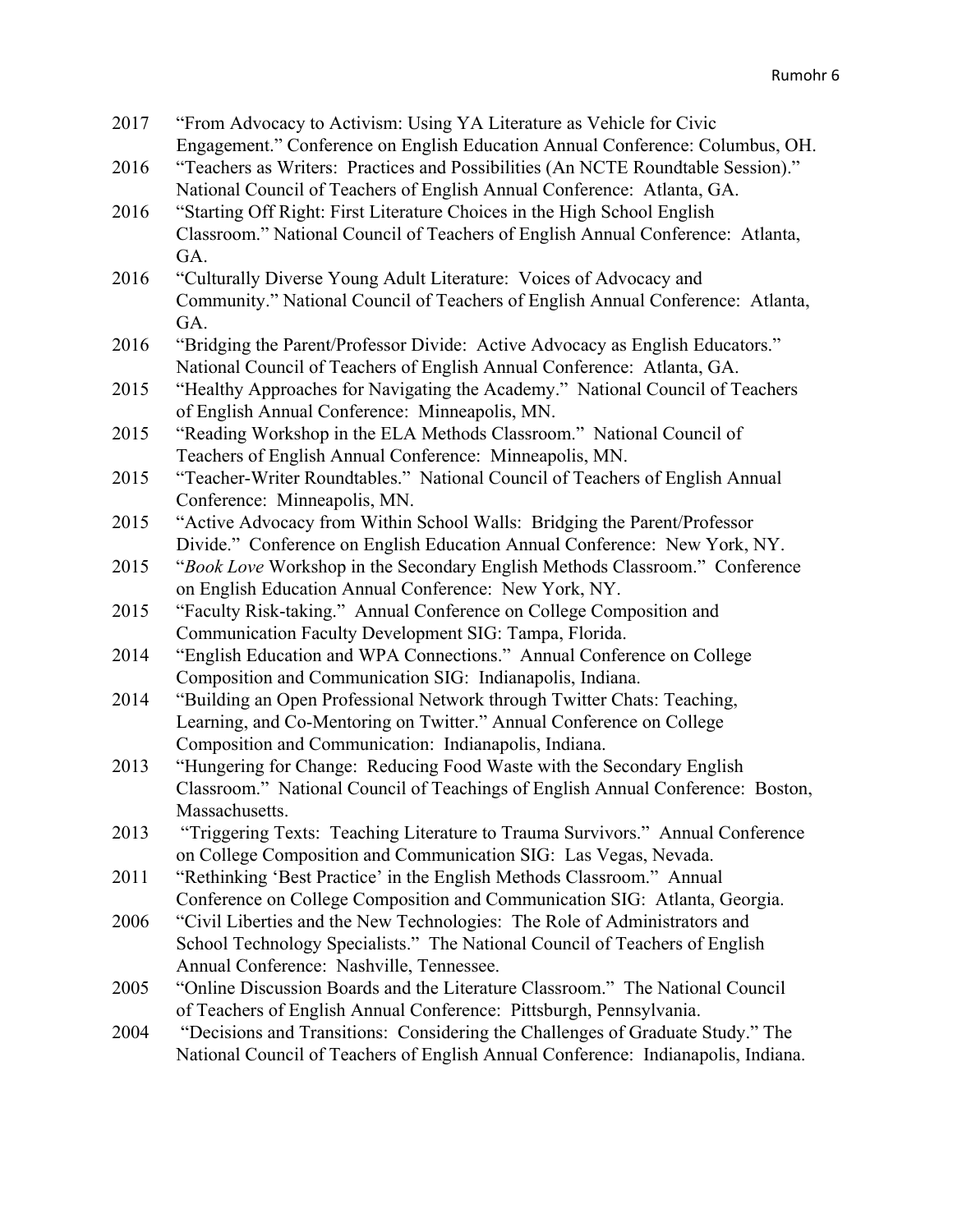# State

| 2016 | "Meaningful Assessment with Face-to-Face Grading Conferences." The                         |
|------|--------------------------------------------------------------------------------------------|
|      | Michigan Council of Teachers of English Fall Conference: Lansing, Michigan.                |
| 2015 | "To Share or Not to Share: Critical Witnessing in the ELA Classroom." The                  |
|      | Michigan Council of Teachers of English Fall Conference: Lansing, Michigan.                |
| 2015 | "Why Learn to Write?" Grand Rapids Community College Composition Panel:                    |
|      | Grand Rapids, Michigan. (invited panelist)                                                 |
| 2014 | "Book Workshop for High School and Beyond." The Michigan Council of                        |
|      | Teachers of English Fall Conference: Lansing, Michigan. (co-presenter)                     |
| 2013 | "When Teachers Read." The Michigan Council of Teachers of English Fall                     |
|      | Conference: Lansing, Michigan. (co-presenter)                                              |
| 2013 | "Better Reading, Better Discussions: Ideas for First Year Writing (and beyond)."           |
|      | The Michigan Academy of Sciences, Arts and Letters Annual Conference: Holland,             |
|      | Michigan. (co-presenter)                                                                   |
| 2012 | "Teaching Young Adult Literature to Trauma Victims." The Michigan Council of               |
|      | Teachers of English Fall Conference: Lansing, Michigan. (co-presenter)                     |
| 2009 | "Writing Well With a Common Interest: Using <i>Harry Potter</i> and <i>Twilight</i> in the |
|      | Secondary English Classroom." Michigan Council on English Education Bright Ideas           |
|      | Conference: East Lansing, Michigan. (co-presenter)                                         |
| 2008 | "Best Practice Meets Standardization." The Michigan Council of Teachers of                 |
|      | English Spring Conference: Lansing, Michigan.                                              |
| 2007 | "Using Virtual Worlds to Teach Literature." The Michigan Council of Teachers of            |
|      | English Spring Conference: East Lansing, Michigan. (co-presenter)                          |
| 2004 | "Teaching Literature Using Online Discussion." The Michigan Council of                     |
|      | Teachers of English Fall Conference: Lansing Michigan. (co-presenter)                      |
| 2004 | "Toward a Community of Writers: Productive Peer Review Sessions." The                      |
|      | Michigan Council of Teachers of English Spring Conference: East Lansing,                   |
|      | Michigan.                                                                                  |
|      |                                                                                            |

# Local

| 2018 | "Discussion of Kiely's <i>Tradition</i> ." Fall Faculty Institute Session.   |
|------|------------------------------------------------------------------------------|
| 2016 | "Working with International Students." Fall Faculty Institute Panel.         |
| 2016 | "Writing in the Disciplines." Brown Bag Presentation.                        |
| 2013 | "Toward Stronger Student Writing: Teaching Strategies for All Disciplines."  |
|      | Teaching in the 21 <sup>st</sup> Century Brown Bag Series. (co-presenter)    |
| 2013 | "Research Writing at Aquinas College." Aquinas College Lecture Series. (co-  |
|      | presenter)                                                                   |
| 2010 | "Rethinking 'Best Practice' in Education and Everyday Life." Aquinas College |
|      | Lecture Series.                                                              |
| 2007 | "Ways to Incorporate Best Practice Language Arts Methods in the Math         |
|      | Classroom." Annual Math in Action Conference: Grand Rapids, Michigan.        |
|      | (co-presenter)                                                               |
|      |                                                                              |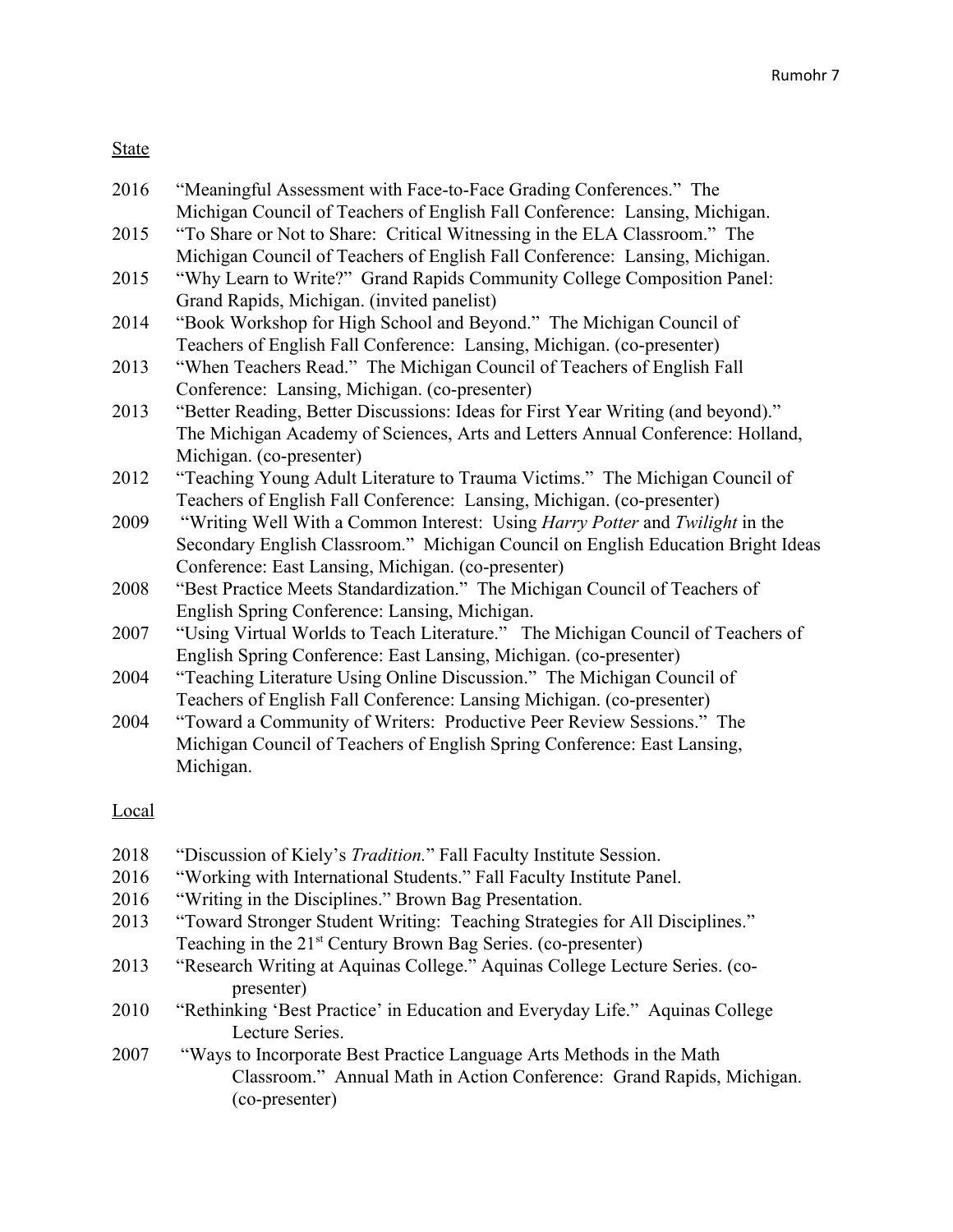#### **TEACHING EXPERIENCE**

#### Aquinas College

Inquiry and Expression (First Year Composition) Teaching Young Adult Literature Teaching Writing Writing Center Theory and Practice First Year Experience Business Communications Introduction to Drama Basic College Writing

#### Western Michigan University (instructor of record in all courses)

Basic Writing Thought and Writing Literary Interpretation Teaching Writing in the Secondary School Teaching Literature in the Secondary School

#### Wyoming Public Schools

Strengthening of Skills World Literature American Literature Writing (all levels)

#### **SERVICE TO WRITING CENTER**

Curricular support and vision, 2008-present Faculty Consultations, 2008-present Publicity, 2008-2011 Staffing, 2008- 2011 Design and staffing, ESL specialist position, 2009 Writing Center Inservices, minimum one per semester, Fall 2008-2011 Writing Center Faculty Consultant Initiative, 2014-present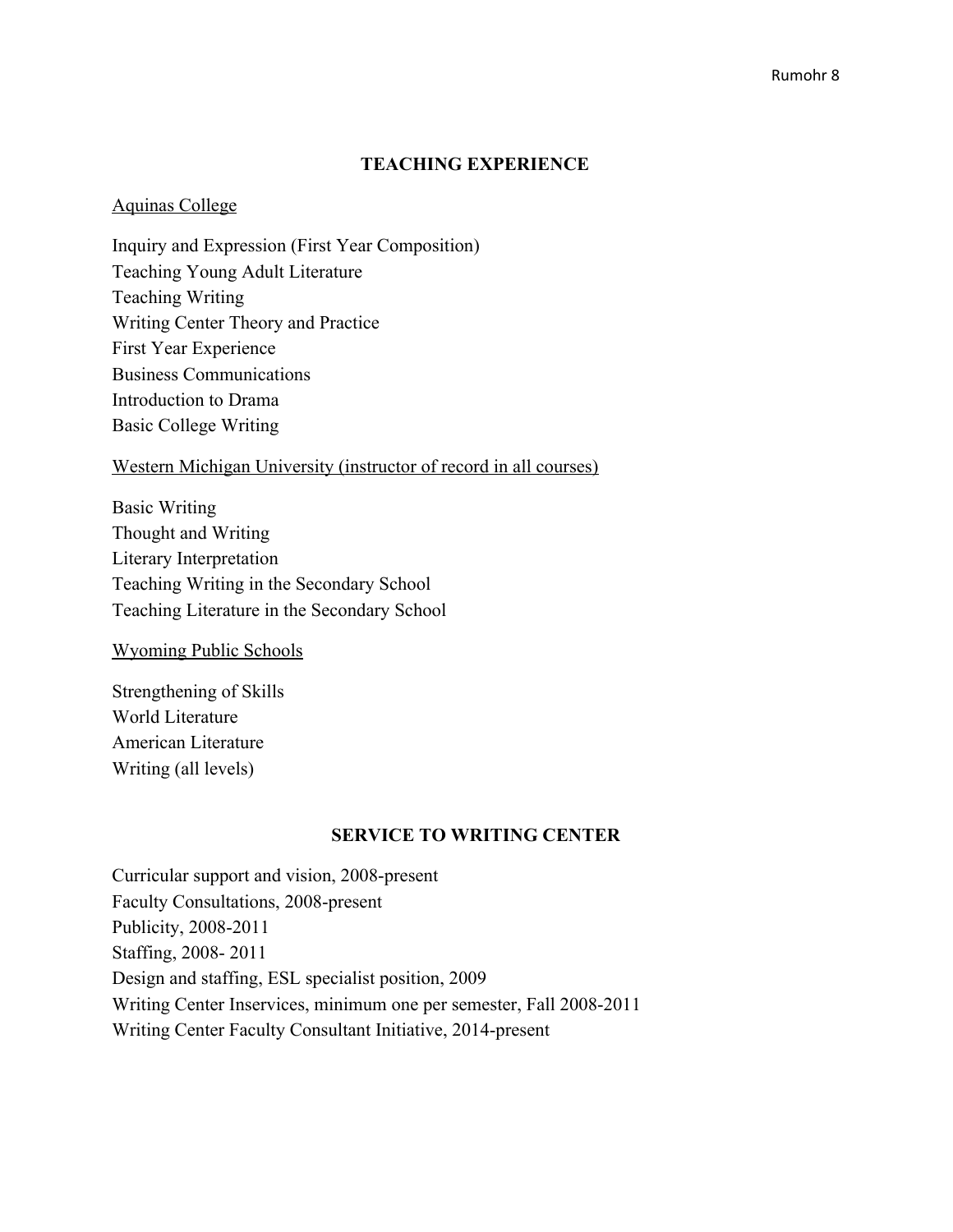# **SERVICE TO PROFESSION**

| 2018-19     | Reviewer, National Council of Teachers of English Annual Conference         |
|-------------|-----------------------------------------------------------------------------|
| 2018-19     | NCTE Annual Conference Proposal Coach                                       |
| 2017-19     | Planning committee, Las Vegas Young Adult Literature Festival               |
| 2017-19     | Reviewer, <i>Voices from the Middle</i>                                     |
| 2017-18     | Reviewer, English Journal                                                   |
| 2017        | #engchat host (13 March)                                                    |
| 2016-17     | Conference on English Education faculty mentor (Lindsay Jeffers)            |
| 2016-17     | Co-chair, English Education/Composition Connections Special Interest Group, |
|             | Conference on College Composition and Communication                         |
| 2014-15     | First Year Doctoral Exam Committee Member for Ann Burke, University of      |
|             | Michigan English Education Program                                          |
| 2014-20     | Member, Newcomers Committee, Annual Conference on College                   |
|             | Composition and Communication                                               |
| 2014        | Reviewer, National Council of Teachers of English Annual Conference         |
| 2013-14     | #FYCCHAT member (weekly writing pedagogy-related Twitter chat)              |
| 2014-19     | Reviewer, Teaching/Writing: The Journal of Writing Teacher Education        |
| $2011 - 18$ | Reviewer, Language Arts Journal of Michigan                                 |
|             |                                                                             |

# **SERVICE TO DEPARTMENT AND COLLEGE**

#### Committee Work

Contemporary Writers Series, 2017-present

Advisory Council for General Studies/Committee on General Education, 2009-2010,

2016-2018-present (co-chair)

Academic Master Plan Committee (elected member), 2015

Committee on Studies, 2013-2015

Library Committee, 2011-2013

First Year Experience Advisory Board, 2012-2013

English Program Review Subcommittee, 2011

Common Reading Committee: Text Selection, Curriculum Development, Support, 2008-2013 North Central Accreditation Criterion 3 Subcommittee, 2008-2010

# Other Service

Aquinas College Professional Learning Community for Cross-Disciplinary Writing Pedagogy, 2019-2020 (organizer) Aquinas College Admissions Program In-House Dessert Reception, 2020 Aquinas College Admissions Program In-House Dessert Reception, 2018 CAEP tasks related to College of Education, 2017-present Aquinas College Faculty Mentor Program, 2017-2018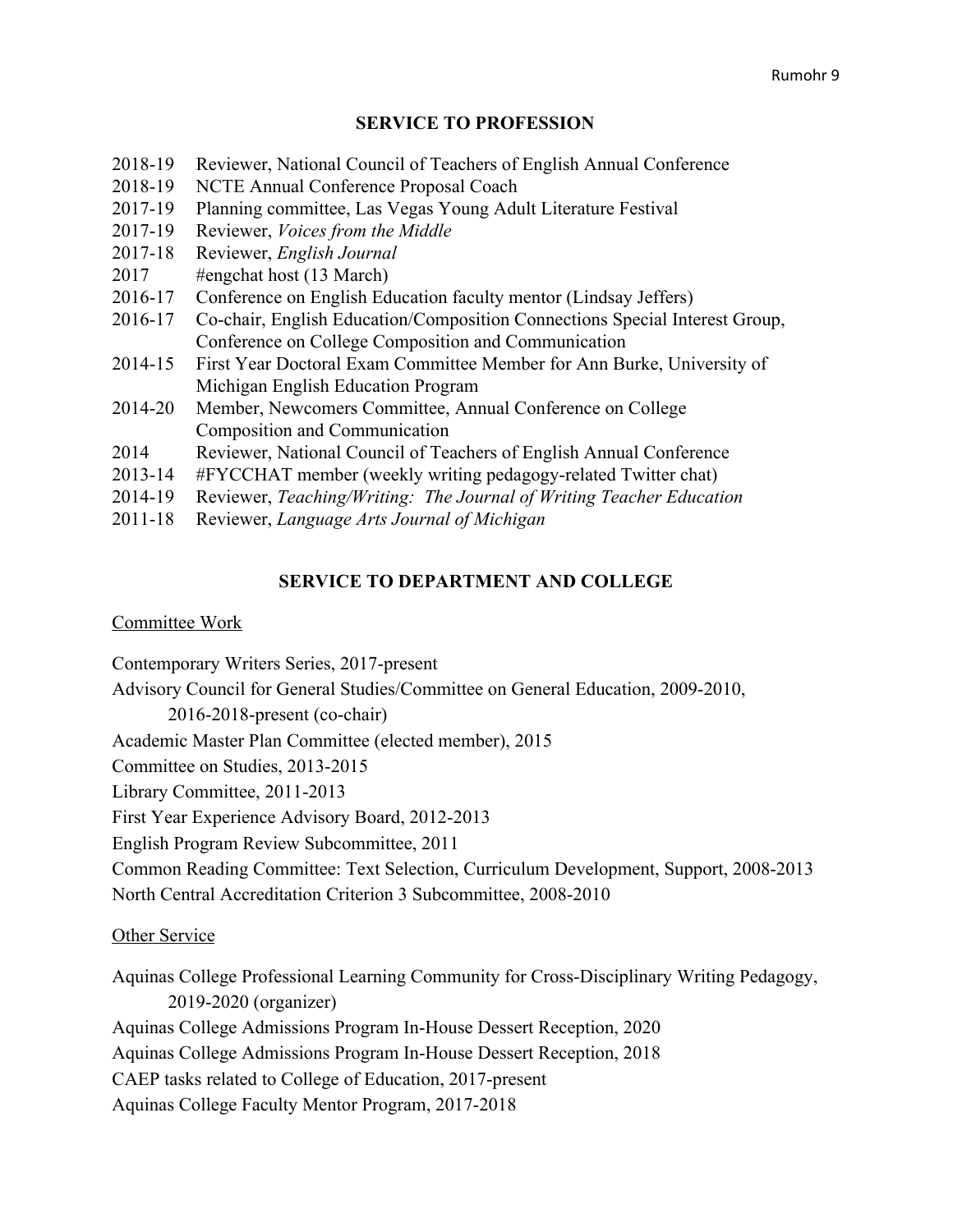Northeastern Polytechnic University Chinese Exchange Core Task Force, 2015-16 (co-chair) Teaching in the 21st Century Inservice, "Designing Writing Intensive Courses," 2014 TRIO Dominican Charisms Scholarship Judge, 2013-present Faculty Learning Partner Fall Institute leader, 2013 Teaching in the 21st Century Inservice, "Using Twitter in the Classroom," 2013 Faculty Learning Partner, "Documentation Styles at Aquinas College," 2013-2015 General Education Writing Intensive Courses Consultant, 2013-present *Sampler* (campus creative writing journal) judge, 2010-present "The Online Writing Course" Professional Learning Community Facilitator, 2013 Retirement Celebration Coordinator, 2012 "Inquiry and Expression Unplugged" Instructor Reading Coordinator and Participant, 2012-2013 General Education Research Writing Assessment Project Co-facilitator, 2011-present Summer Advising, 2010-present Graduate School Panel Discussion, 2010 Inquiry and Expression Faculty Fall Inservice Facilitator, 2009-present

# **RELATED PROFESSIONAL EXPERIENCE**

Professional Learning Community, "Relevant Scholarship," 2018-present West Michigan Mother-Daughter Book Club, 2013-present Writing Pedagogy Consultant, Grand Rapids Ellington Academy, 2015-16 Writing Pedagogy Consultant, Zeeland Public Schools, 2014 Editorial Assistant, Worth and McGraw-Hill Publishers, 1997-1999

# **COMMUNITY INVOLVEMENT/OUTREACH**

#### Writing

K-5 Writing Workshop at Herrick Public Library (Holland, Michigan), 2014 Lake Michigan Writing Project Advanced Summer Institute (National Writing Project), 2010 Writing Instruction Consultant, Western Theological Seminary, 2005

#### Community

Wyldlife Zeeland, Mission Community development and support, 2019 Dr. Rob Davidson congressional campaign volunteer, 2018 Community book group leader (once per year, Zeeland area), 2016-present

School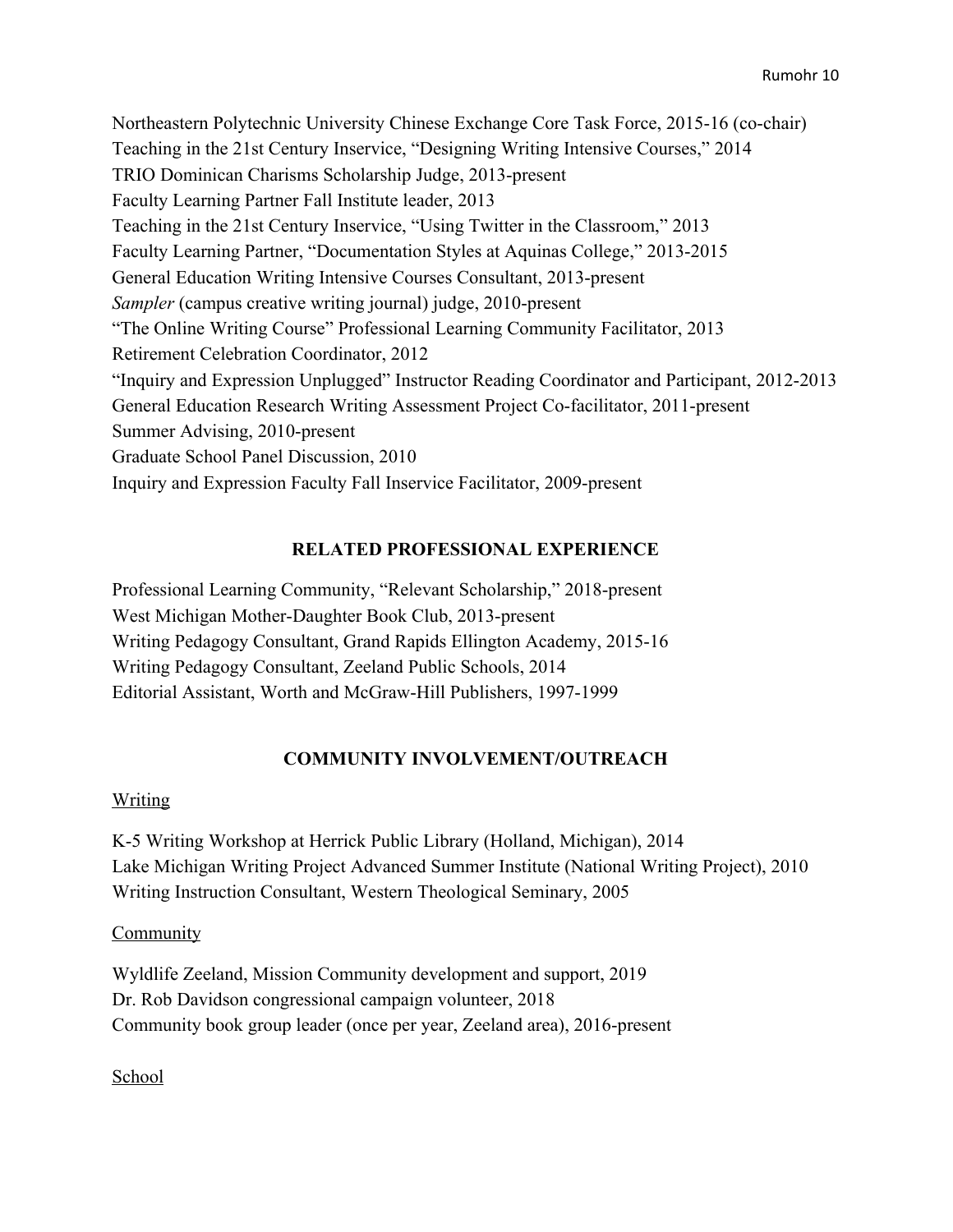Literacy volunteer, Kenowa Hills Public Schools, 2010-2012

#### **COURSES PREPARED TO TEACH**

Traditional, online, and hybrid formats Writing methods Writing Center methods Literature methods Composition theory Basic, first year, and advanced composition Introductory literature courses, including drama Romantic literature

#### **LANGUAGES**

#### Spanish

22 weeks of immersion language study Reading: proficient with dictionary assistance Speaking: conversational Writing: proficient with dictionary assistance

#### **PROFESSIONAL MEMBERSHIPS AND AFFILIATIONS**

Council of Writing Program Administrators Michigan Council of Teachers of English Michigan Council on English Education National Council of Teachers of English Assembly on Literature for Adolescents of the National Council of Teachers of English Conference on English Education/English Language Arts Teacher Educators Conference on College Composition and Communication

#### **REFERENCES**

Dr. Chad Gunnoe General Education Coordinator Former Provost Professor of History Aquinas College